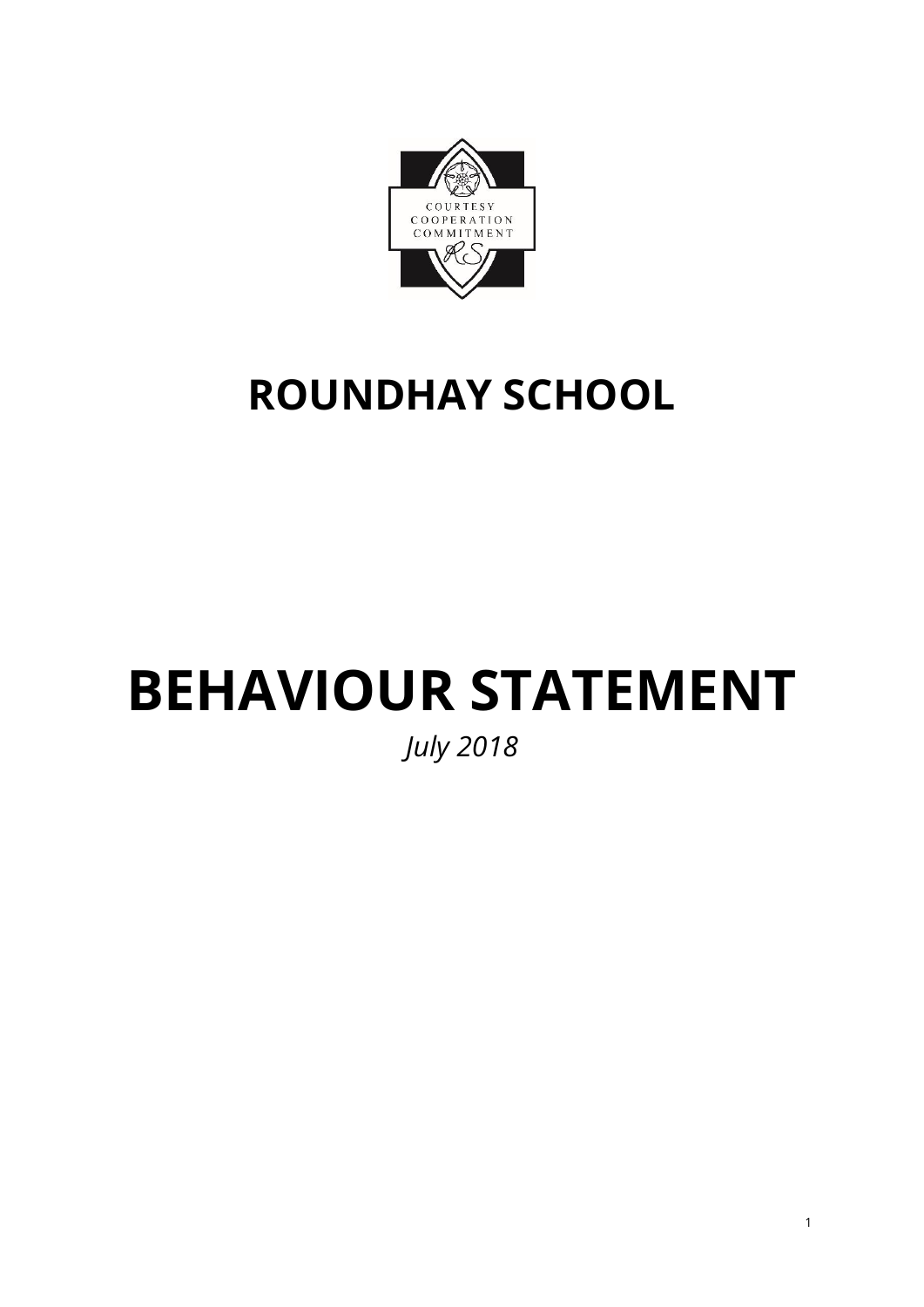### **Behaviour Principles**

At Roundhay School, the governors fully support the view outlined in the Department for Education document, Behaviour and Discipline in School, February 2014, which states, *"A clear school behaviour policy, consistently and fairly applied, underpins effective education. School staff, pupils and parents should all be clear of the high standards of behaviour expected of pupils at all times. The behaviour policy should be supported and backed-up by senior staff and the headteacher ".*

Governors expect that the schools mottos of Courtesy, Co-operation and Commitment (Secondary) and "Being the best that we can be" (Primary) are effectively supported through the Schools Behaviour Policies.

Governors encourage the Headteacher to set age appropriate behaviour policies that specifically support the wide age range of children that attend our school.

Governors believe that high standards of behaviour are essential if children are to reach their full potential. The teaching environments need to be free from undue interruptions and the negative impact that poor learning behaviour can have on progress and attainment.

The main focus of Roundhay Schools Behaviour Policy should be to promote positive behaviour and mutual respect between staff and students and each other. Governors also expect that it will support pupils in being responsible members of our community, effectively prepare them for the next stage in their education and their transition to the workplace.

Staff should have the highest expectations of students with regards to behaviour; they should act as good role models, acknowledge and reward positive behaviour and act to minimise negative or disruptive behaviours.

It is up to the Headteacher to determine a framework of rewards and sanctions, and governors would like him to have regard to the following points:

- Systems should recognise and promote the value of children being able to intrinsically motivate themselves to behave well. However, governors acknowledge that alongside this, there needs to be a clear and easily understandable rewards and sanctions pathway.
- Staff and children need to clearly understand the expectorations placed on them and how any applicable rewards and sanctions pathways will be applied.
- All rewards and sanctions should be proportionate and fairly and consistently applied, and monitored for effective impact.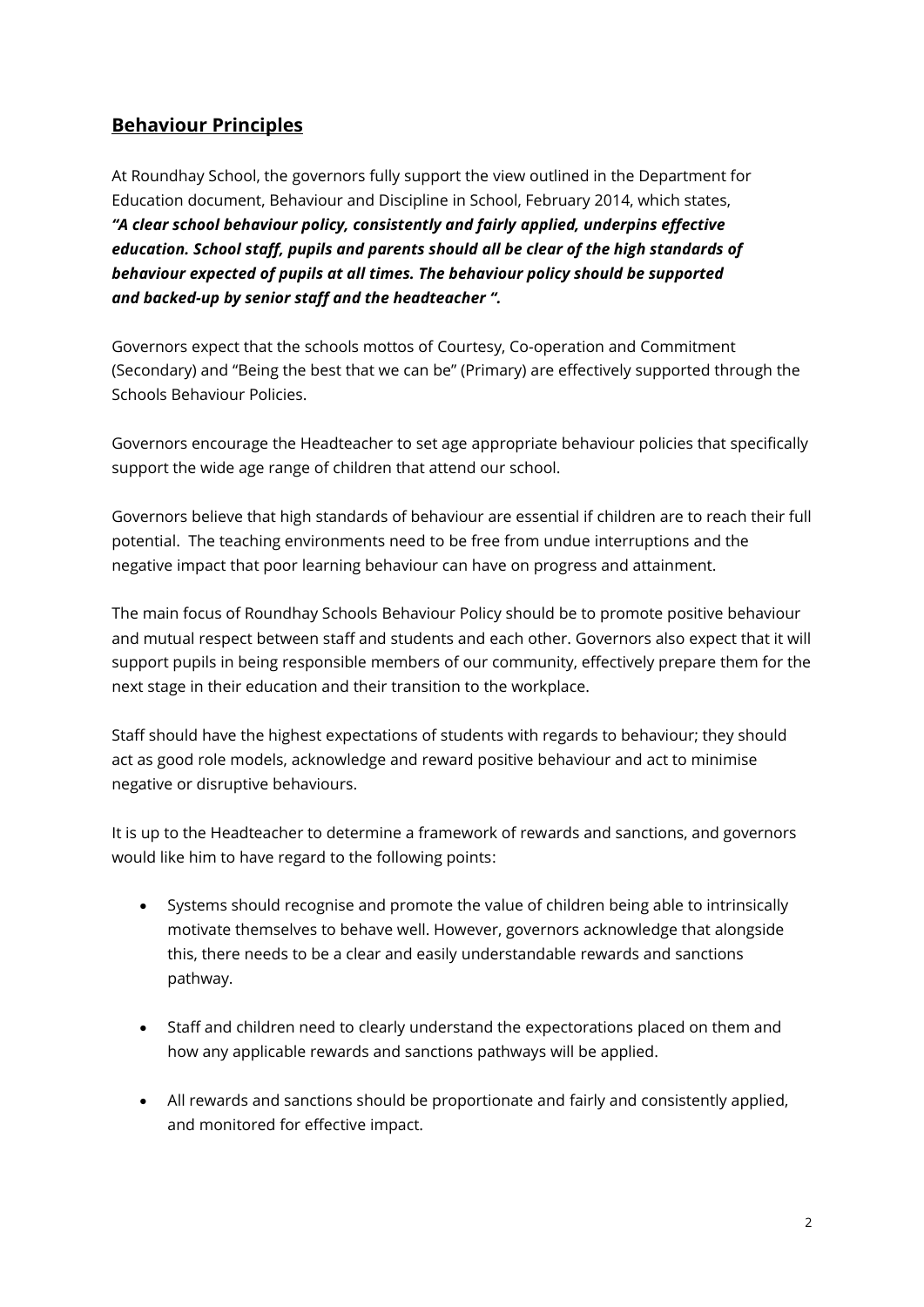Exclusions should only be used as a last resort. However, Governors full y support the Headteacher in making lawful decisions that ensure the safety and well-being of the school community.

It is essential that the Behaviour Policy set by the Headteacher is clear, is applied fairly and consistently and is understood by staff, students, parents and carers.

Roundhay School is an inclusive school where all members of our community have the right to feel safe and free from discrimination of any sort as outlined in the Equality Act 2010. To support this, the school must have effective Anti-Bullying policies and procedures in places.

The Behaviour Policy should clearly acknowledge its legal duties under the Equality Act 2010, in respect of safeguarding and in respect of students with special educational needs (SEN). Parents/carers should be encouraged to be engaged in the life of the school and be helped to support their children's education.

The Headteacher may inform the police, as appropriate, if there is evidence of a criminal act or if he feels that one may take place.

The Governing Body expects that the following points outlined in the Department for Education's "Behaviour and discipline in schools. Guidance for governing bodies" is covered in the schools Behaviour Policy, either in the main body or as Appendices.

- a. Screening and searching pupils (including identifying in the school rules unless otherwise stated. items which are banned and which may be searched for);
- b. The power to use reasonable force or make other physical contact;
- c. The power to discipline beyond the school gate;
- d. Pastoral care for school staff accused of misconduct; and
- e. When a multi-agency assessment should be considered for pupils who display continuous disruptive behaviour

### **Screening and Searching Students**

The Headteacher will refer to the guidance 'Searching, screening and confiscation. Advice for head teachers, school staff and governing bodies"' in setting the schools policy for screening and searching pupils (including identifying in the school rules unless otherwise stated items which are banned and which may be searched for).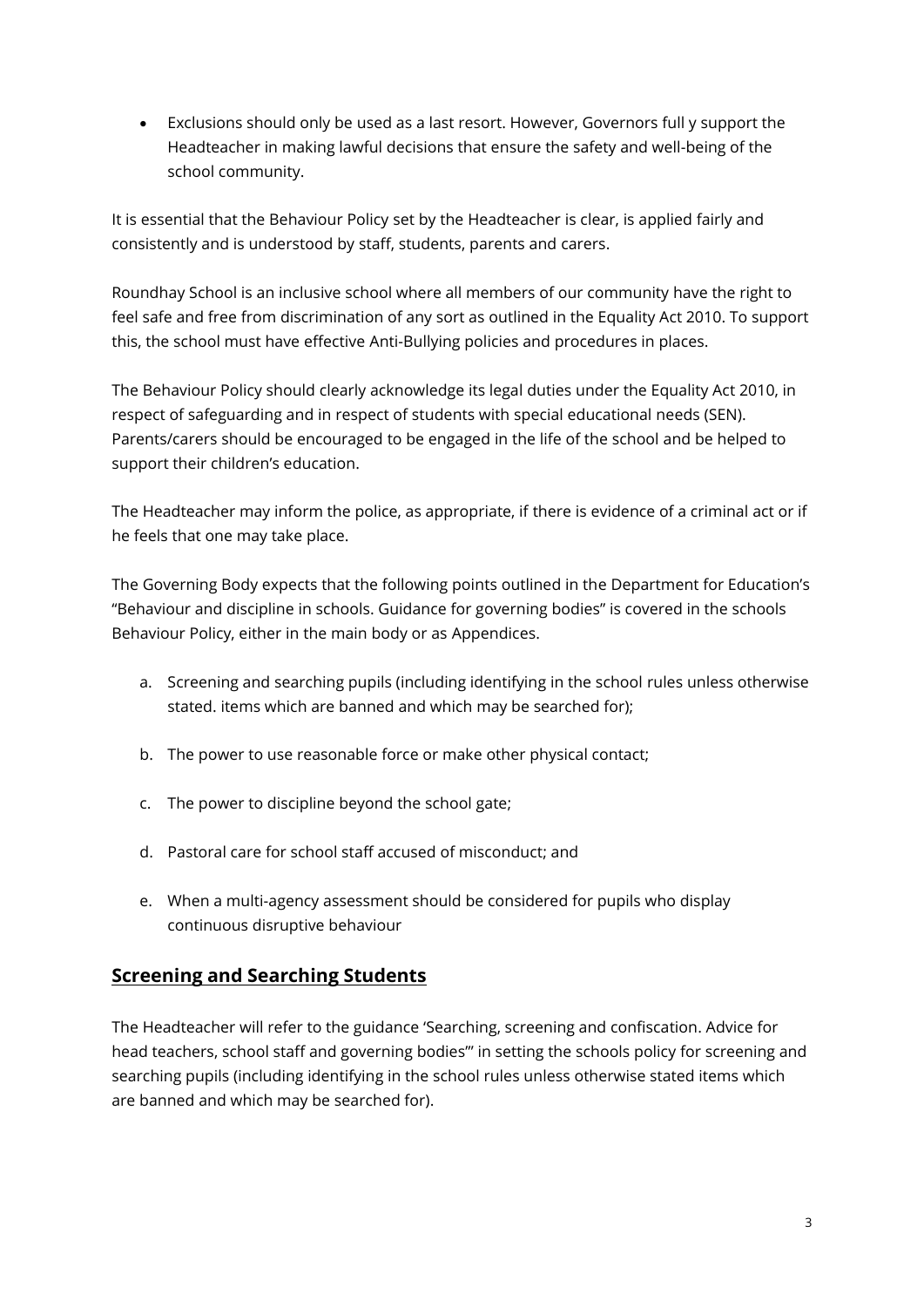#### **Use of reasonable force**

Staff have the power to use reasonable force or make other physical contact. Force or physical contact must be reasonable in the circumstances – meaning using no more force than is needed. The Headteacher will refer and follow the DfE guidance" Use of Reasonable force. Advice for headteachers, staff and governing bodies" when setting the schools policies and procedures.

#### **The Power to Discipline beyond the School Gate**

The School has the right to discipline pupils for poor behaviour which occurs beyond the school gates in certain circumstances. The Governing Body asks the head teacher to make it clear to pupils that they are ambassadors for the school. The school should also make clear in its behaviour policy, how it will respond to poor behaviour where a pupil is:

- taking part in any school-organised or school-related activity or
- travelling to or from school or
- wearing school uniform or
- in some other way identifiable as a pupil at the school.
- or, misbehaviour at any time, whether or not the conditions above apply, that:
- could have repercussions for the orderly running of the school or
- poses a threat to another pupil or member of the public or
- could adversely affect the reputation of the school.

In all of these circumstances, the head teacher should also consider whether it is appropriate to notify the police or anti-social behaviour coordinator in their local authority of the actions taken against a pupil. If the behaviour is criminal or poses a serious threat to a member of the public, the police should always be informed. In addition, school staff should consider whether the misbehaviour may be linked to the child suffering, or being likely to suffer, significant harm. In this case the school staff should follow its safeguarding policy.